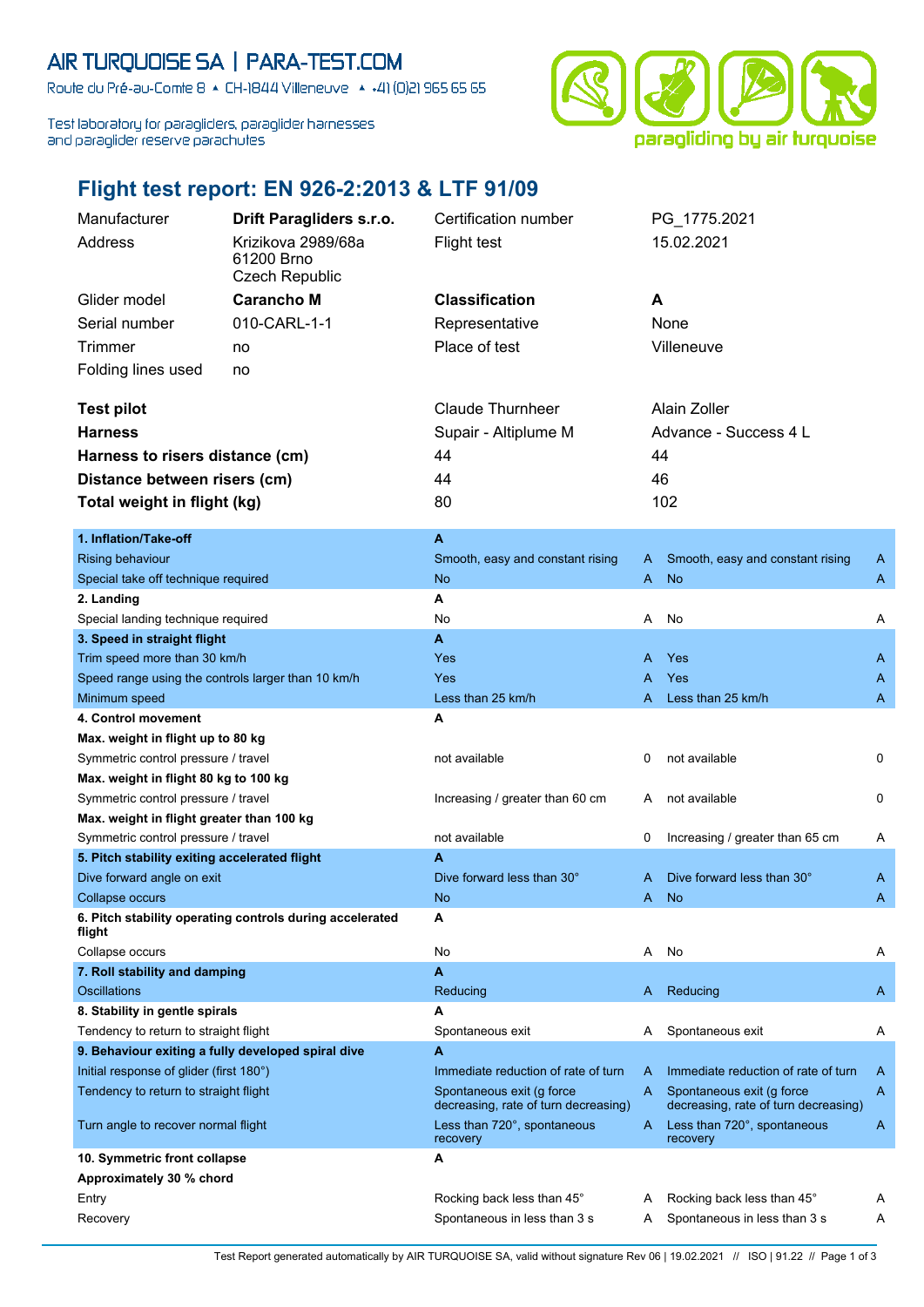| Dive forward angle on exit Change of course                                 | Dive forward 0° to 30° Keeping<br>course                                            | A | Dive forward 0° to 30° Keeping<br>course                                            | Α |
|-----------------------------------------------------------------------------|-------------------------------------------------------------------------------------|---|-------------------------------------------------------------------------------------|---|
| Cascade occurs                                                              | No                                                                                  | A | No                                                                                  | Α |
| Folding lines used                                                          | No                                                                                  |   | No                                                                                  |   |
| At least 50% chord                                                          |                                                                                     |   |                                                                                     |   |
| Entry                                                                       | Rocking back less than 45°                                                          | Α | Rocking back less than 45°                                                          | Α |
| Recovery                                                                    | Spontaneous in less than 3 s                                                        | A | Spontaneous in less than 3 s                                                        | Α |
| Dive forward angle on exit / Change of course                               | Dive forward 0° to 30° / Keeping<br>course                                          | A | Dive forward 0° to 30° / Keeping<br>course                                          | Α |
| Cascade occurs                                                              | No                                                                                  | A | No                                                                                  | Α |
| Folding lines used                                                          | No                                                                                  |   | No                                                                                  |   |
| With accelerator                                                            |                                                                                     |   |                                                                                     |   |
| Entry                                                                       | Rocking back less than 45°                                                          | A | Rocking back less than 45°                                                          | A |
| Recovery                                                                    | Spontaneous in less than 3 s                                                        | A | Spontaneous in less than 3 s                                                        | Α |
| Dive forward angle on exit / Change of course                               | Dive forward 0° to 30° / Keeping<br>course                                          | A | Dive forward 0° to 30° / Keeping<br>course                                          | Α |
| Cascade occurs                                                              | No                                                                                  | A | No                                                                                  | Α |
| Folding lines used                                                          | No                                                                                  |   | No                                                                                  |   |
| 11. Exiting deep stall (parachutal stall)                                   | A                                                                                   |   |                                                                                     |   |
| Deep stall achieved                                                         | Yes                                                                                 | A | Yes                                                                                 | A |
| Recovery                                                                    | Spontaneous in less than 3 s                                                        | A | Spontaneous in less than 3 s                                                        | A |
| Dive forward angle on exit                                                  | Dive forward 0° to 30°                                                              | A | Dive forward 0° to 30°                                                              | A |
| Change of course                                                            | Changing course less than 45°                                                       | A | Changing course less than 45°                                                       | A |
| Cascade occurs                                                              | No                                                                                  | A | <b>No</b>                                                                           | A |
| 12. High angle of attack recovery                                           | А                                                                                   |   |                                                                                     |   |
| Recovery                                                                    | Spontaneous in less than 3 s                                                        | Α | Spontaneous in less than 3 s                                                        | A |
| Cascade occurs                                                              | No                                                                                  | A | No                                                                                  | Α |
| 13. Recovery from a developed full stall                                    | A                                                                                   |   |                                                                                     |   |
| Dive forward angle on exit                                                  | Dive forward 0° to 30°                                                              | A | Dive forward 0° to 30°                                                              | A |
| Collapse                                                                    | No collapse                                                                         | A | No collapse                                                                         | A |
| Cascade occurs (other than collapses)                                       | No                                                                                  | A | <b>No</b>                                                                           | A |
| Rocking back                                                                | Less than 45°                                                                       | A | Less than 45°                                                                       | A |
| Line tension                                                                | Most lines tight<br>Α                                                               | A | Most lines tight                                                                    | A |
| 14. Asymmetric collapse<br>Small asymmetric collapse                        |                                                                                     |   |                                                                                     |   |
| Change of course until re-inflation / Maximum dive forward or<br>roll angle | Less than 90° / Dive or roll angle<br>$0^\circ$ to 15 $^\circ$                      |   | A Less than 90° / Dive or roll angle<br>$0^\circ$ to 15 $^\circ$                    | Α |
| Re-inflation behaviour                                                      | Spontaneous re-inflation                                                            | Α | Spontaneous re-inflation                                                            | A |
| Total change of course                                                      | Less than $360^\circ$                                                               | A | Less than $360^\circ$                                                               | Α |
| Collapse on the opposite side occurs                                        | No (or only a small number of                                                       | A | No (or only a small number of                                                       | Α |
|                                                                             | collapsed cells with a spontaneous<br>reinflation)                                  |   | collapsed cells with a spontaneous<br>reinflation)                                  |   |
| Twist occurs                                                                | No                                                                                  | A | No                                                                                  | A |
| Cascade occurs                                                              | No                                                                                  | A | No                                                                                  | Α |
| Folding lines used                                                          | No                                                                                  |   | No                                                                                  |   |
| Large asymmetric collapse                                                   |                                                                                     |   |                                                                                     |   |
| Change of course until re-inflation / Maximum dive forward or<br>roll angle | Less than 90° / Dive or roll angle<br>15 $^{\circ}$ to 45 $^{\circ}$                | A | Less than 90° / Dive or roll angle<br>15 $^{\circ}$ to 45 $^{\circ}$                | A |
| Re-inflation behaviour                                                      | Spontaneous re-inflation                                                            | Α | Spontaneous re-inflation                                                            | Α |
| Total change of course                                                      | Less than $360^\circ$                                                               | A | Less than 360°                                                                      | Α |
| Collapse on the opposite side occurs                                        | No (or only a small number of<br>collapsed cells with a spontaneous<br>reinflation) | A | No (or only a small number of<br>collapsed cells with a spontaneous<br>reinflation) | Α |
| <b>Twist occurs</b>                                                         | No                                                                                  | A | No                                                                                  | A |
| Cascade occurs                                                              | No                                                                                  | A | No                                                                                  | Α |
| Folding lines used                                                          | No                                                                                  |   | No                                                                                  |   |
| Small asymmetric collapse with fully activated accelerator                  |                                                                                     |   |                                                                                     |   |
| Change of course until re-inflation / Maximum dive forward or<br>roll angle | Less than 90° / Dive or roll angle<br>15 $\degree$ to 45 $\degree$                  | A | Less than 90° / Dive or roll angle<br>$0^\circ$ to 15 $^\circ$                      | A |
| Re-inflation behaviour                                                      |                                                                                     |   |                                                                                     |   |
|                                                                             | Spontaneous re-inflation                                                            | A | Spontaneous re-inflation                                                            | A |